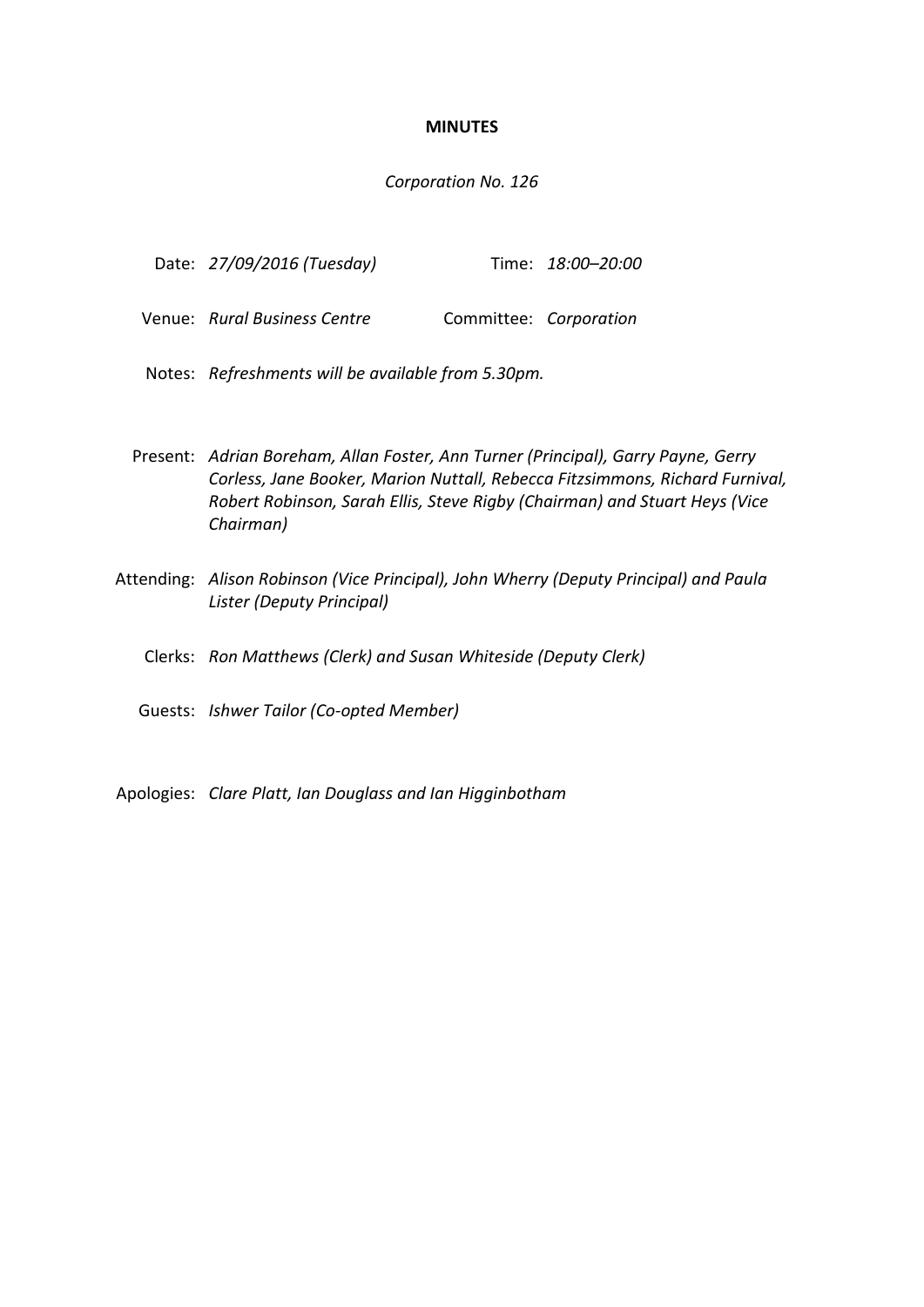## *Public* **Minutes**

Item number: Item description: (and category)

**61.16** *Attendance of Co-opted Members of Committees and College Management*

**Decision** Standing Order 13 states that:

*As a matter of policy all meetings of the Corporation and its Committees will be held in private. The agendas and minutes and supporting papers of its public business will be made available to the general public.*

#### *However:*

*(a) The Principal shall be authorised to invite members of staff to attend in their employed capacity for both public and confidential business as appropriate and in accordance with Standing Order 25. (b) The Corporation however, may exclude members of staff from attending any business that it deems necessary. (c) Attendance by other persons shall be at the discretion of the Corporation following advice from the Principal or Clerk.* However, the Corporation does encourage Co-opted Governors to attend and take part in the discussion and debate.

#### **Resolved:**

**That Management and co-opted Committee members attend for the public and confidential agenda items.**

**62.16** *Apologies for Absence*

*Information* Apologies for absence had been received from Clare Platt, Ian Douglass and Ian Higginbotham. Richard Furnival arrived part way through the meeting at item 74.16Student Governor, Rebecca Fitzsimmons left the meeting after the public agenda items due to prior commitments.

#### **Resolved:**

**That the apologies and attendance be noted.** 

#### **63.16** *Public Minutes of Previous Meeting*

*Decision* The public minutes of meeting number 125 held on Tuesday 12 July 2016 (previously circulated) were signed and agreed as a true and correct record of the meeting.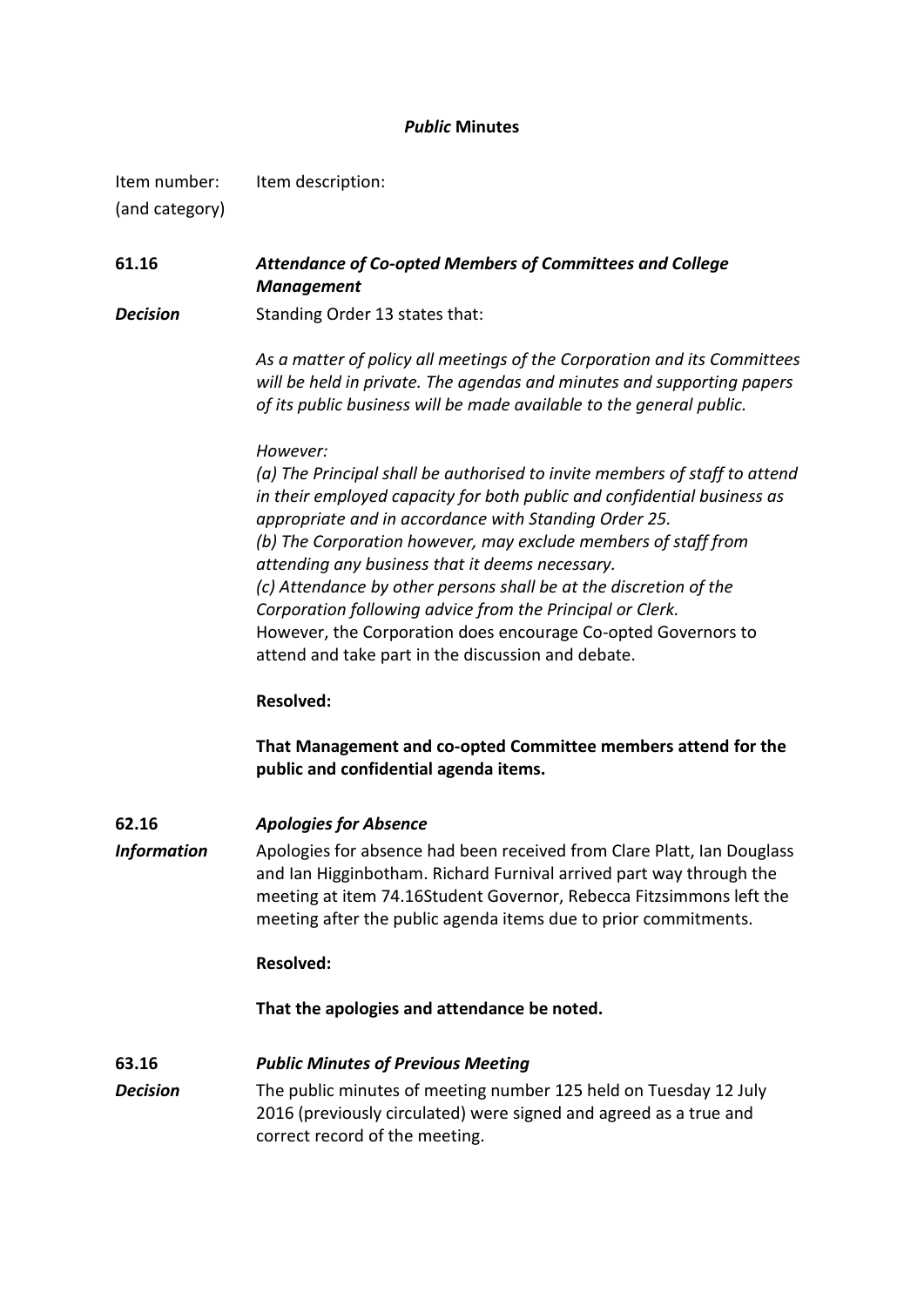# **64.16** *Declarations of Interest*

*Information* There were no declarations of interest made in respect of items on the public agenda.

# **65.16** *Chair*

*Information* The Chair welcomed Rebecca Fitzsimmons, Student President and Student Governor to her first meeting

> The Chair informed Corporation that the performance review process across College was underway and the appraisals of the Senior Post Holders had been completed.

The Principal had recently broken her ankle. Corporation wished her well and was pleased to hear she was working from home rather than coming into the office and had cancelled external meetings apart from the Area Review commitments. They wished her well and asked her to take care.

## **Resolved:**

## **That the Chair's Address be received**

## **66.16** *Student Voice*

*Information* Corporation was pleased to receive a report on the recent Freshers Fair and Wellbeing Event. This was the first year the Wellbeing initiatives had been combined into Freshers Week. There had been good attendance and a diverse range of stalls and displays.

## **Resolved:**

**That the Student Voice Update be received.**

## **67.16** *Appointment of Student Governor*

*Decision* At the July meeting the Corporation had appointed Rebecca Fitzsimmons, 2016 / 2017 Student President, as a Student Governor. There remained a vacancy for a second Student Governor. Processes were in place, and the Clerk expected to receive a nomination for appointment by the next meeting.

> Corporation confirmed the value of student representation and contributions.

## **Resolved:**

**That the update on the vacancy for a Student Governor be received.**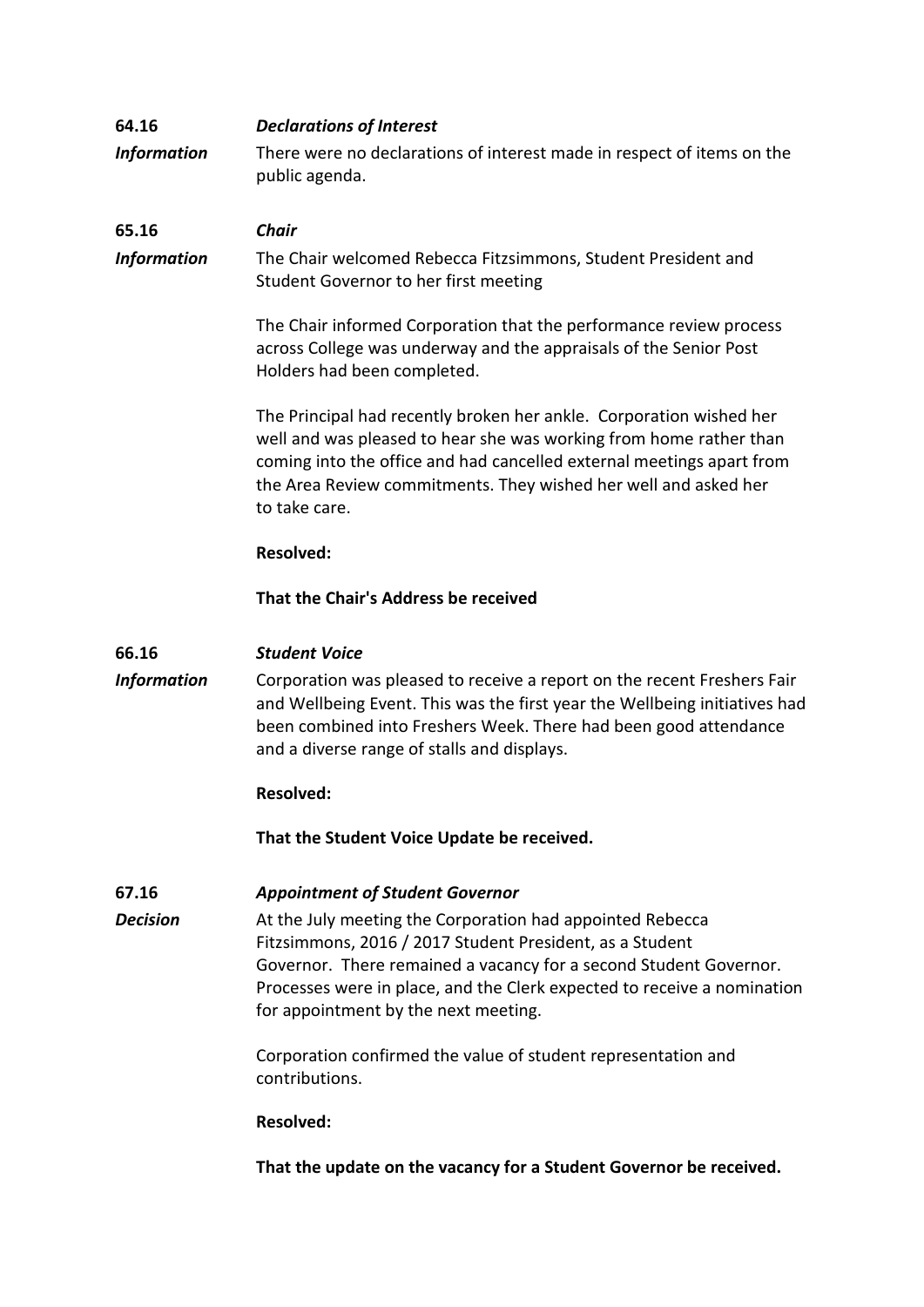# **68.16** *Governor Involvement*

*Information* Corporation gave consideration to the report on visits made by Governors to College activities and events during 2015 / 2016. Governors provided updates on their activities; the additions would be added to the report.

> A schedule of events for the coming year had been included with the papers and members discussed opportunities for increased involvement during 2016 / 2017. In response to questions it was confirmed half day visits could be arranged. Governors were asked to contact the Deputy Clerk for arrangements.

Corporation was pleased to note positive comment from staff but was also mindful that there was a need to increase their visibility at the College.

#### **Resolved:**

**That the Governor Involvement Report be received.**

## **69.16** *Association of Colleges*

*Information* The new President of the Association of Colleges, Ian Ashman (Principal of Hackney Community College) had written to Colleges to introduce himself and set out his priorities for the year in his role as Ambassador for the sector.

> He made mention of the success of Current and past College students at the recent Olympic and Para-Olympic games before discussing the political landscape for the Education sector in what he referred to as 'unprecedented times'.

> The AoC Annual Conference was scheduled for 15 to 17 November 2017.

## **Resolved:**

**That the letter from the President of the Association of Colleges be noted.** 

**70.16** *Report of the Finance and Resources Committee of 6 September 2016* **Decision** Finance & Resources Committee member Stuart Heys reported on the meeting.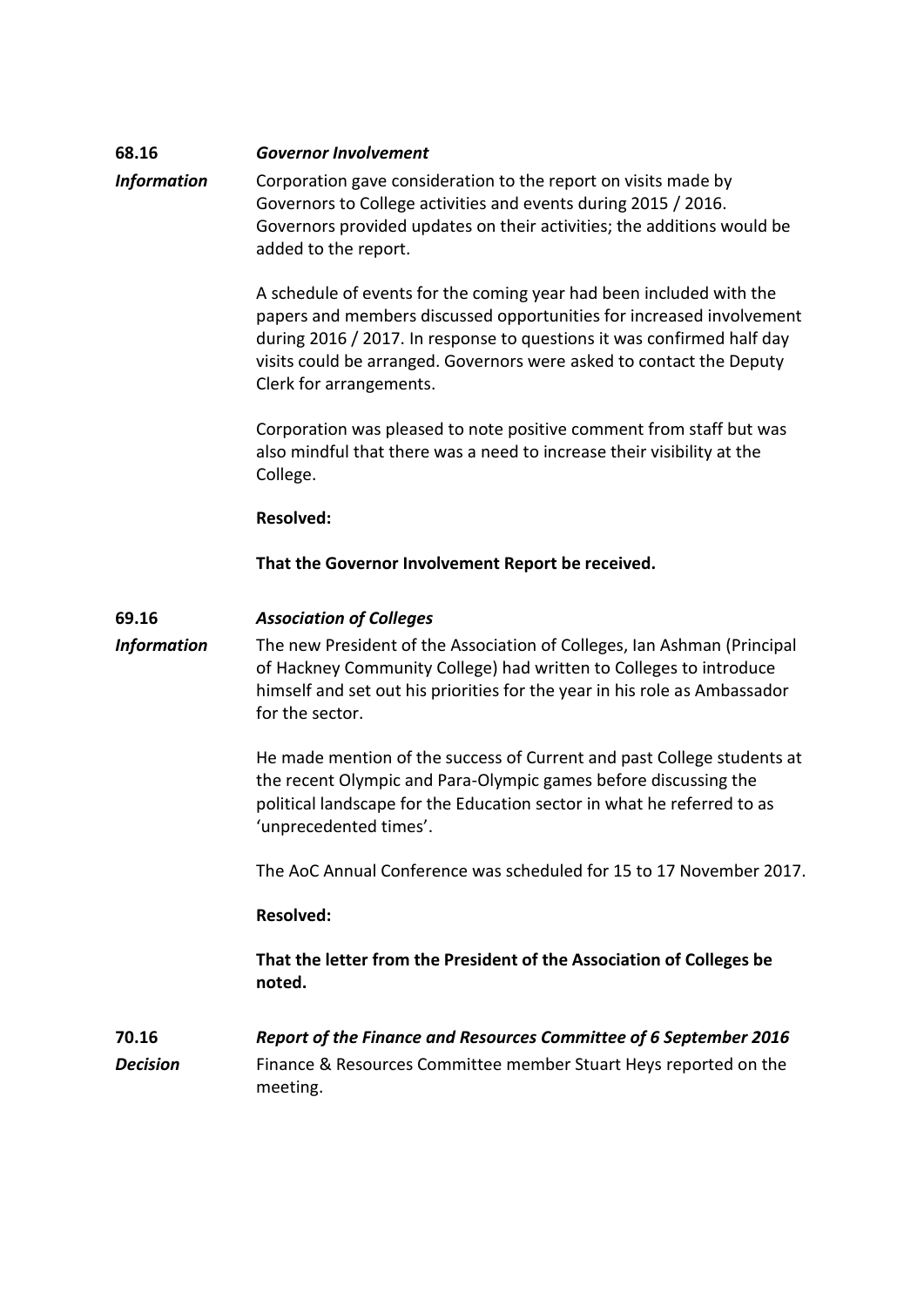**Appointment of Chair & Vice Chair**The Committee had appointed Ian Douglass as Chair and Clare Platt as Vice Chair of the Committee for the coming academic year.

## **The Principals Strategic Plan Progress Report 2015/2016**

## **Strategic Plan Targets for 2016/2017**

**Financial Position Statement for Period Ended 31 July 2016** 

**Investment Funds, including Interest for Period Ended 31 July 2016**

**Capital and Revenue Cash Flow for Period Ended 31 July 2016**

**Myerscough Ventures Report for Period Ended 31 July 2016**

**Capital Expenditure Report for Period Ended 31 July 2016**

Finance & Resources Committee had received the above final reports on the various aspects of the College finances for the year ended 31 July 2016. Recruitment targets had not been met. Shortfall in the year occurred against a backdrop of falling demographics for 16-18 year olds, and high funding targets due to the funding methodology. These matters had been discussed throughout the year as had the recruitment, achievement and restructures in the Apprenticeship & Skills area.

Financial targets had been met with the exception of Myerscough Ventures which still made a significant contribution to College Income. Governors had expressed some concerns over the unfilled bed spaces and had been satisfied with management responses. Overall the finances of the College were in a healthy state.

The Key Performance targets for 2016 / 2017 were agreed though it was noted the HE full time target was challenging.

#### **Going Concern**

Governors were satisfied that it was reasonable to prepare the College's financial statements on a going concern basis. A statement to this effect would be included in the financial statements which were being prepared under the new accounting standards.

#### **Overseas Visits Annual Report for the Year Ended 31 July 2016**

Finance & Resources Committee were pleased at the extent of landbased and sports sector specific visits undertaken at a cost to the College of £5,405.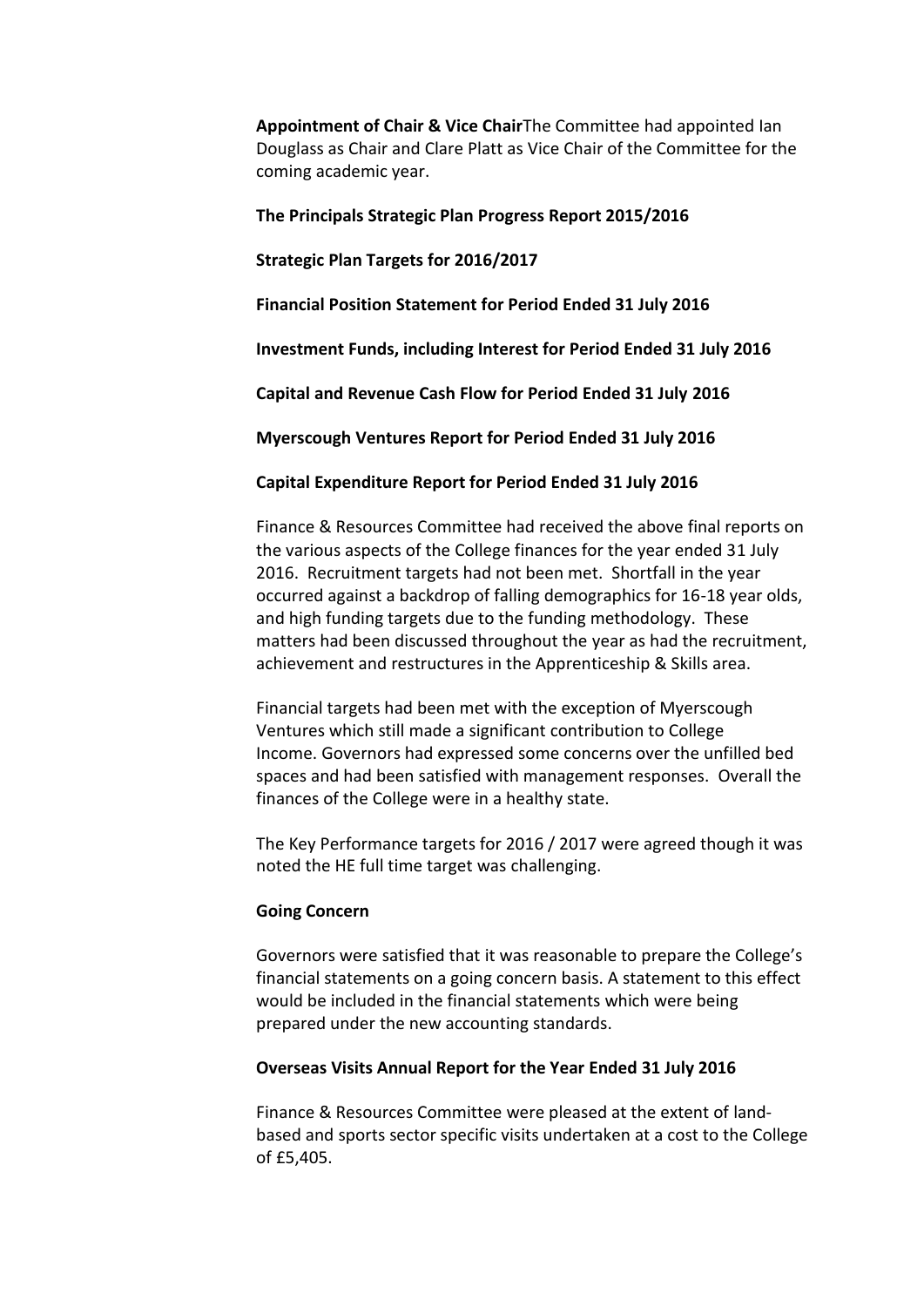## **Health and Safety Policy – Review**

The Deputy Principal Resources had presented a report on a review of the Health and Safety Policy headed by the Health & Safety Policy Statement. The policy was agreed subject o the addition of linkage and reference to Safeguarding Policies and Procedures.

## **Annual Cycle of Business 2016 / 2017**

The Committee agreed their annual Cycle of Business for 2016 / 2017.

#### **Resolved:**

**That the Finance & Resources Committee Report from 6 September 2016 be received.**

#### **71.16** *Report of the Finance and Resources Committee 27 September 2016*

**Decision** Corporation gave consideration to the Finance and Resources Committee report which contained an item for decision and items for information. Finance & Resources Committee at its meeting on 27 September 2016 had considered the **Report and Financial Statements for the year ended 31 July 2016 incorporating the pre audited accounts**. The Committee was pleased to note that the College had generated a surplus in the year of £362k after a loss on disposal of assets of £50k together with an allowance for FRS17 of £732k.

College income of £28.5m had increased from £27.8m in 2014/2015.

Overall the report continued to show that the College was in a sound financial position.A copy of the Report and Financial Statements for the year ended 31 July 2016 had previously been circulated to all Governors. As previously documented the accounts were now reported under a new accounting standard of recommended practice (SORP) so were not comparable to last years accounts. These had been restated to allow comparisons.

Corporation made mention of the unused bed spaces which had impacted on income contribution from Ventures. There were a variety of comments including direct feedback from the student Governor which Management would take into account in their decision making and reports for the Board.

Corporation endorsed the Committees recommendation to approve the draft accounts noting that there was still some information to be included which was not expected to impact on the final figures.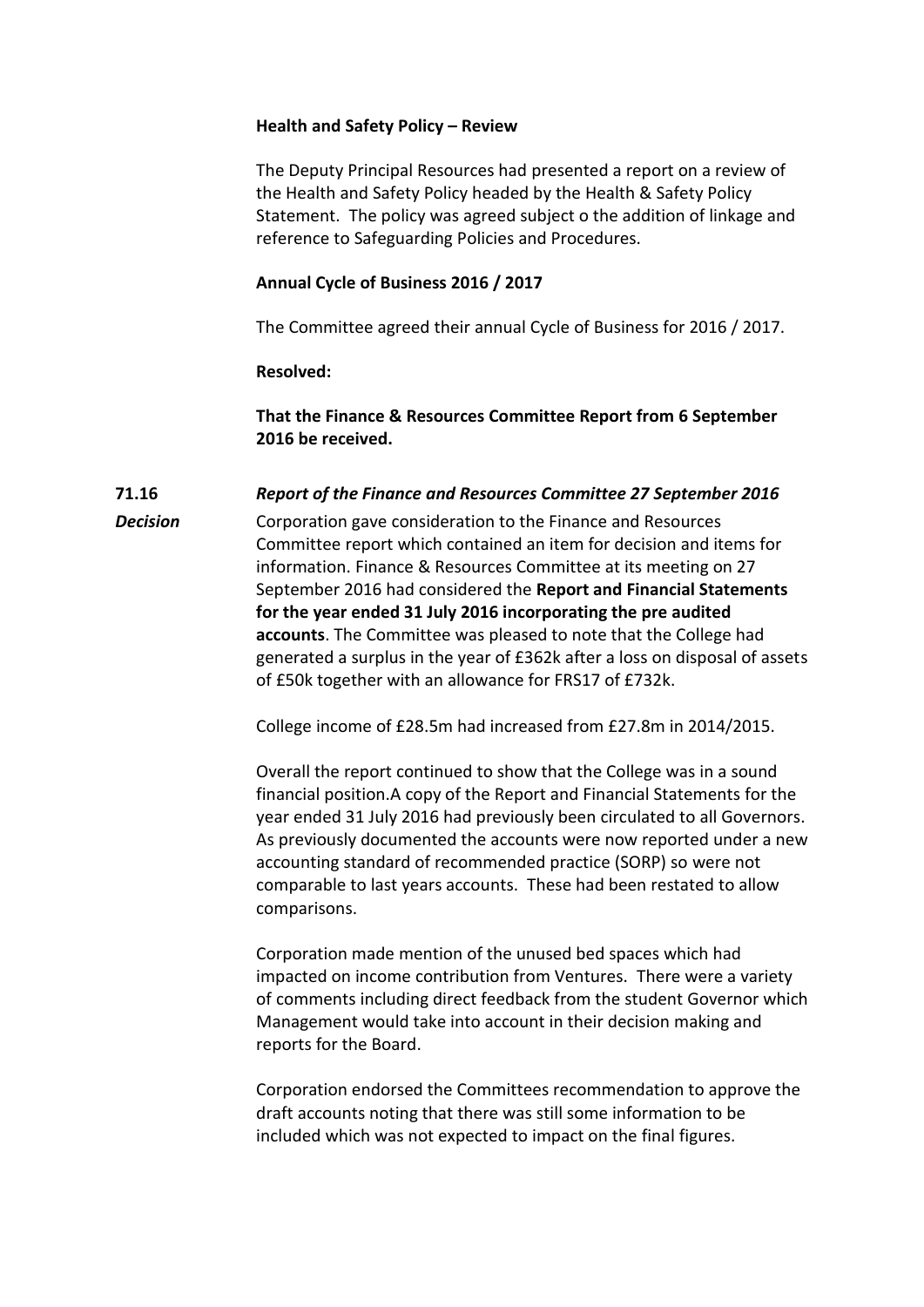## **Matters for the Information of the Corporation**

The Committee had considered:

**The Self-Assessment of Compliance with the Regularity and Propriety Requirements and the responses detailed by the College.** The document would be used by the external auditors during the audit.The Committee had endorsed the responses provided.

#### **The Regularity Audit Framework**

The Regularity Audit Framework sets out the context, responsibilities and requirements for the regularity audit required at colleges under the Joint Audit Code of Practice.

## **Resolved:**

- i. **That the Report and Financial Statements for the Year ended 31 July 2016 be approved.**
- ii. **That a report be presened to a future meeting outlining proposals to ensure full utilisation of on-site accomodation.**
- iii. **That the matters for information be received.**

# **72.16** *Draft College Self-Assessment Report 2016*

**Decision** Corporation gave consideration to the Draft College Self-Assessment Report for 2016 which had been prepared in advance of previous years to enable the document to be included in the papers submitted to the Area Review Team. The document had been considered by LANDEX at their two day review visit to the College. Corporation was pleased to hear positive feedback from the visit and asked management to talk them through the highlights including areas for improvement which were recorded in the Quality Improvement Plan found in the final section of the document. They received assurance that the SAR and it's QIP was robust and was used as a tool to understand where resources needed to be placed.

> An abridged version would be made available to Governors once final edits and validation had been completed.

Corporation engaged in discussion over the success rates for Further Education and wished to understand the mix, that is ratios between those taking level 3, level 2, level 1 and entry level courses. Whereas Corporation endorsed opportunities for all to succeed it did not wish to see a downward decline in the course level mix and expressed concern that this may have a knock on effect to progression to higher education qualifications. The discussion was prompted by the requirement to teach GCSE Maths and English to those students not gaining these qualifications at Grade C or above. Corporation expressed concern over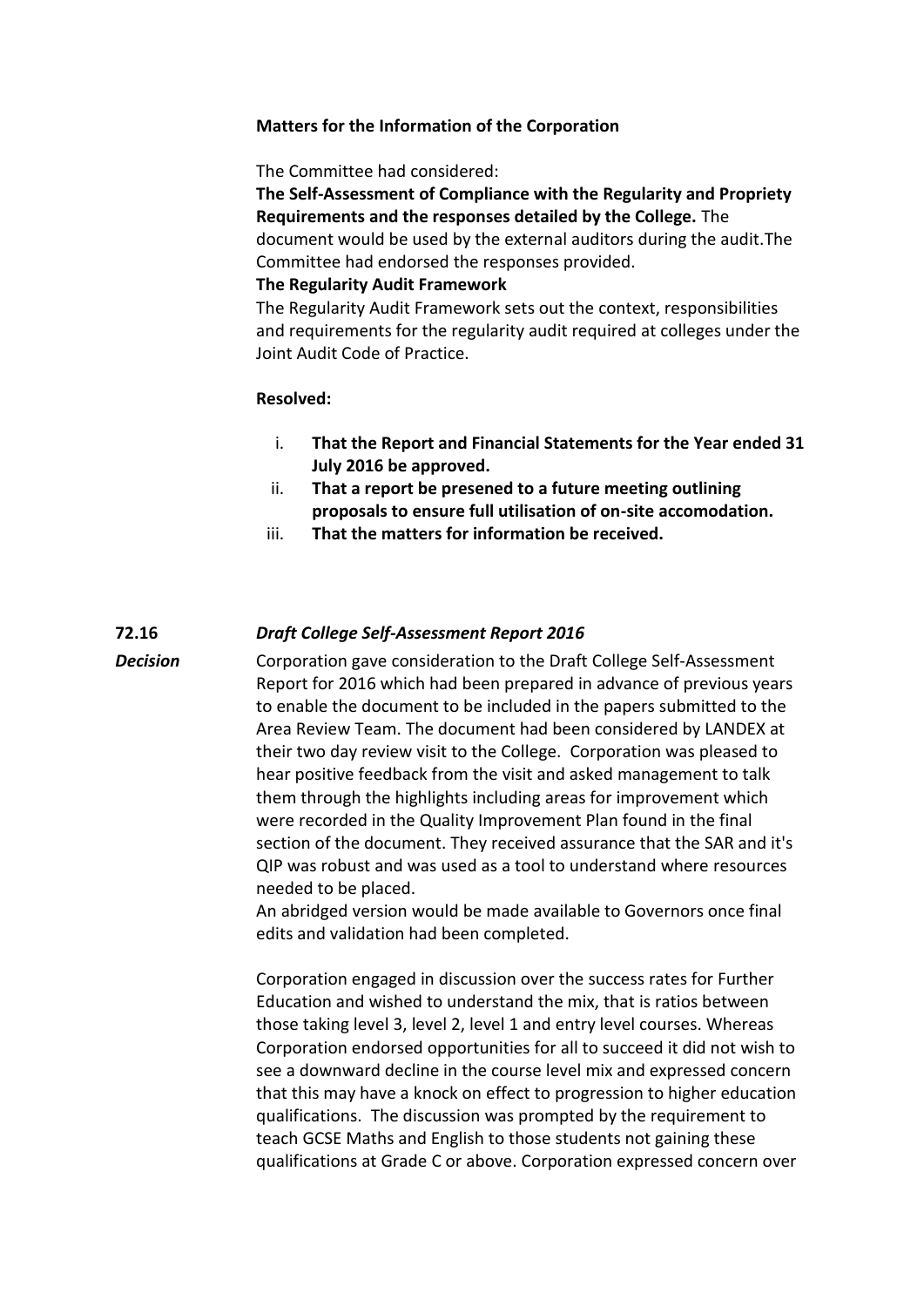the government policy concerning the teaching of Maths & English in Colleges. It applauded the tremendous amount of work put in by the General Education Team and noted the difficulty of the task, the improvements, and positive comment from LANDEX, but also that achievement was not to the level the College aspired to for its students. Corporation wished for deeper understanding and requested a report be added to the next Quality & Standards Committee agenda.

## **Resolved:**

**That the Draft College Self-Assessment Report be received.**

# **73.16** *Annual Report of Human Resources for 2015 / 2016*

*Decision* Corporation gave consideration to the Annual Report of Human Resources for 2015 / 2016. The report provided an annual summary of matters reported to the Committee throughout the year and included further information and statistics concerning the Human Resources over the year.

> Corporation noted a stable situation. Staff on long term sick leave were on managed action plans. The stability index had fallen due in part to some long standing staff taking retirement.

Throughout the year the team had been engaged in the Investors in Diverity programme.

Corporation noted the strengths, targeted improvements and actions taken.

Corporation expressed satisfaction with the report.

#### **Resolved:**

**That the Annual Human Resources Report 2015 / 2016 be received.**

**74.16** *Annual Report on Health and Safety for 2015 / 2016*

**Decision** Corporation gave consideration to the Annual Report on Health and Safety for 2015 / 2016.

> The report provided assurance that Myerscough College was discharging its duties relating to the health, safety and welfare of its employees, learners and visitors and that appropriate systems were in place to ensure compliance with the Health & Safety at Work Act and associated regulations.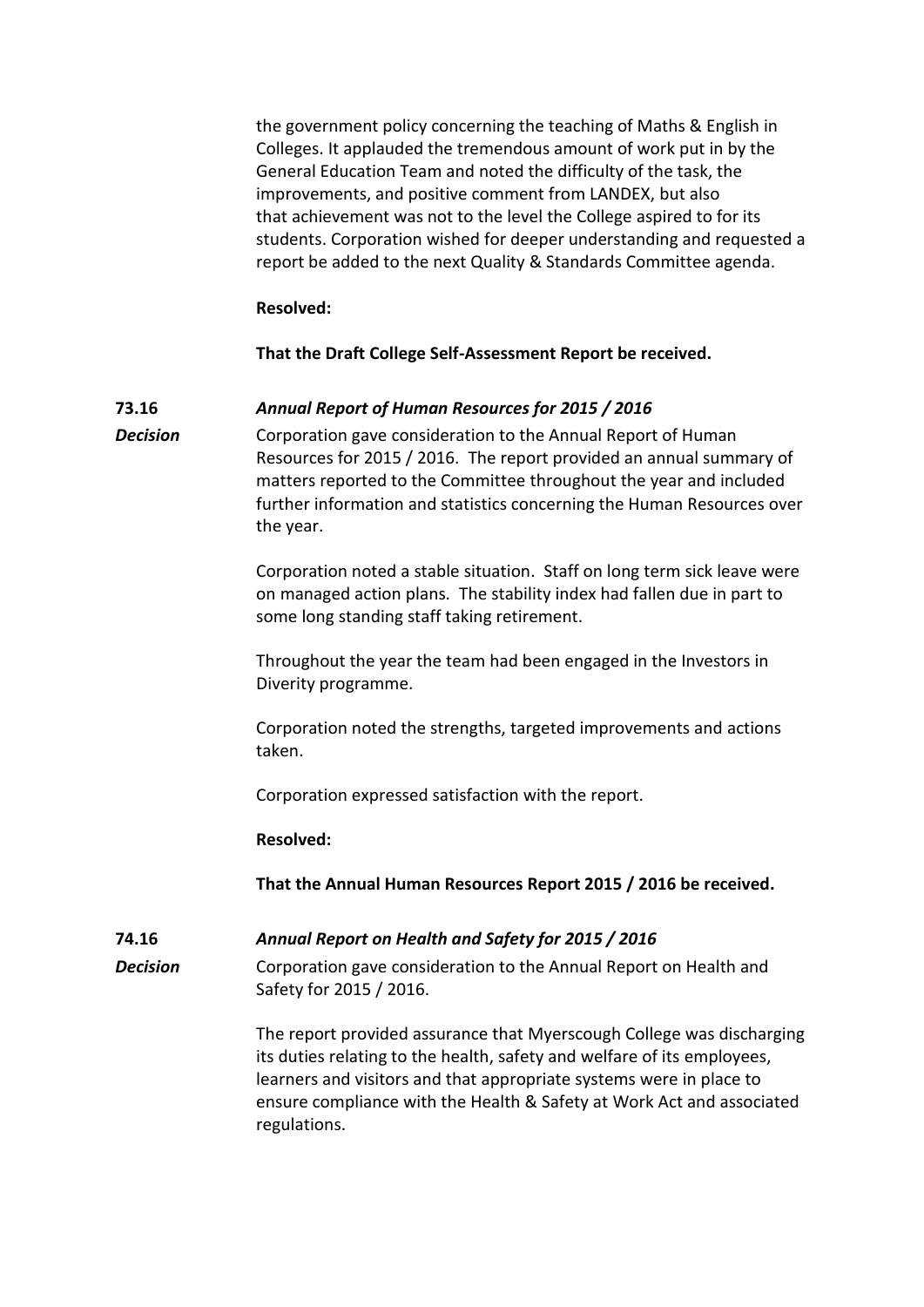Corporation noted that accident rates were in line with previous years as measured against College's own data in the absence of suitable benchmarking data. In response to a question regarding the statistics on violence Corporation was informed that the figures related to just one student.

Corporation made comment on the amount of works taking place on campus over the year and asked questions around safety measures noting no issues reported and expressed confidence in the management of this area of College business.

Members sought clarity on the location of first aiders and defibrilators throughout College. They were pleased to hear that due to the nature of the subject matter of courses a high proportion of staff were trained first aiders. Members requested that Management explore options to install a defibrilator at the East Lancashire and Croxteth sites.

Well-Being initiatives continued with activities and services promoted throughout all Centres of the College.

#### **Resolved:**

**That the Annual Health and Safety Report be received.**

## **75.16** *Annual Report on Sustainability for 2015 - 2016.*

**Decision** Corporation gave consideration to the Annual Report on Sustainability.

Sustainability decision making involves an analysis of the economic, environmental and social consequences of actions taken before implementation. Myerscough College has become a more sustainable College by many individuals doing lots of small actions as well as by major capital investments. Sustainability is considered at strategic level in making decisions about how the College operates.

The main impacts include the consumption of resources (particularly energy and water) and the production of wastes. Indirect impacts include fuel consumption from staff and students travelling to and from the campuses and the energy consumed in the manufacture and transport of products purchased. Electricity and water consumption were much reduced.

A Carbon Management Plan was in place and fed into the Capital Plan.

#### **Resolved:**

**That the Annual Sustainability Report be received.**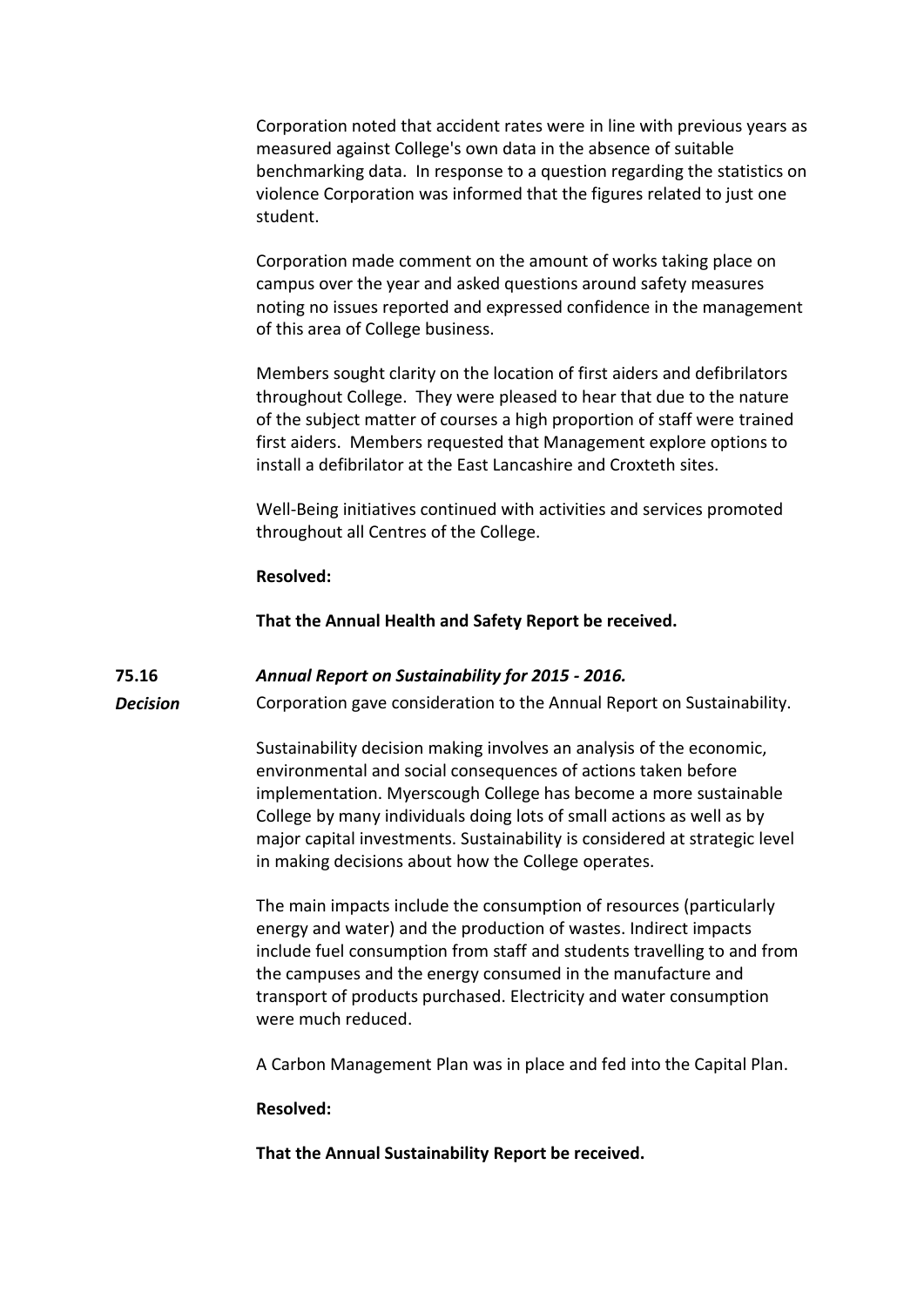# **76.16** *Annual Report on Safeguarding for 2015 - 2016 and Policy Review for 2016*

**Decision** Corporation gave consideration to the Annual Report on Safeguarding Child Protection, PREVENT, and Missing from Education Annual Report and Policy and Procedure.

> The annual report included a summary of activity in key areas. The policy & Procedure was updated to take into account new legislation which came into effect in 2016 concerning keeping children safe in education. The Policy & Procedure was also fully compliant with the Counter Terrorism and Security Act 2015.

A key strength of the College and the designated Safeguarding Steering Group is that they regularly review legislation and its recommendations in order that all stakeholders have confidence that the College exceeds its obligations in this area.

The Director of Student Support & Welfare is a member of the National Prevent Education Training Foundation Group. Internally he attends the Principalship meeting on a monthly basis to present his report and at this early stage of the academic year his team have been involved with complex cases.

Management and the Board wished to acknowledge the commitment of the safeguarding Governor, Clare Platt, who regularly meets with the Director of Student Support and Welfare and reports back to the Board.

The annual report also provided details of events, training and statistical analysis.

# **Resolved:**

- i. **That the Safeguarding / Child Protection, Prevent and Missing from Education Policy and Procedure be approved.**
- ii. **That the Annual Safeguarding / Child Protection, Prevent and Missing from Education Report 2015 / 2016 be received.**

# **77.16** *Annual Farm Report 2015 - 2016*

**Decision** Corporation gave consideration to the Annual Farm Report for 2015 / 2016.

> The Farm had been utilised as a teaching resource by a wide range of students. High quality research and student project work had been undertaken.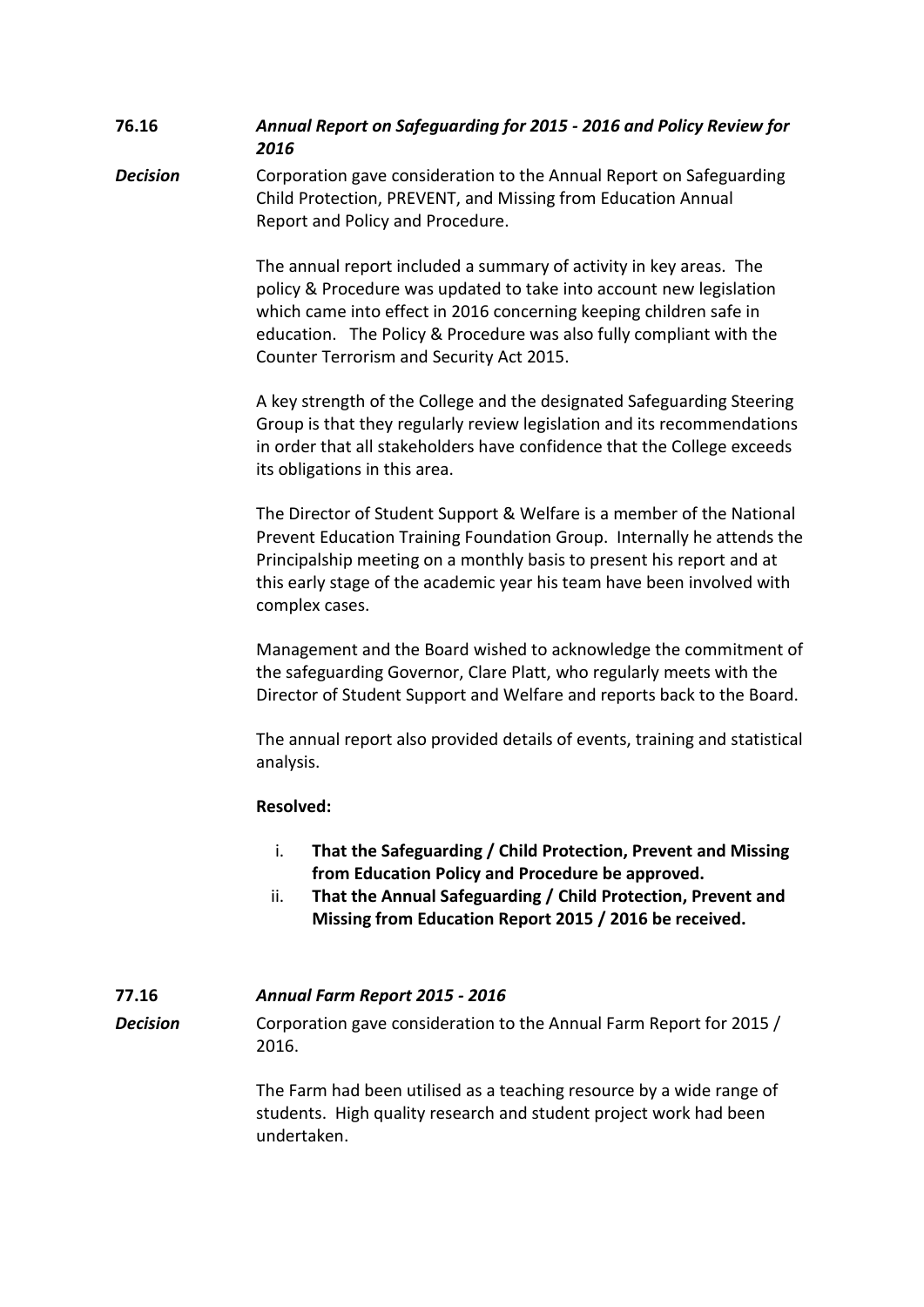The first phase of the Food, Farming and Innovation Technology Centre (FFIT Centre) was at completion stage and which would facilitate investment in technology on the farm relating to livestock and grassland and offer direct benefit to the student learning experience.

It had been a challenging year for the Farm with the fall in milk prices leading to a £70k loss from milk production. The herd had been reduced and the flock and beef production increased. A branding exercise had been undertaken, 'Myerscough Farms' with beef and lamb sold locally as a quality product and to a developing restaurant trade. Currently supply to the College's own kitchens was being explored. Managers also continued to be vigilant on cost control whilst maintaining a facility that provided direct benefit to learners.

Corporation reiterated its support for the Farm and looked forward to the opening of the FFIT Centre, its further developments, external visits and publicity. This project and Farm were considered vital resources to the College offer and to those stakeholders in the land-based industries.

## **Resolved:**

## **That the Annual Farm Report 2015 / 2016 be received.**

#### **78.16** *Corporation Skills Audit*

**Decision** Corporation gave consideration to the Skills Audit of its members. The Skills Audit was a useful tool in identifying the overall make-up of the Board as well as to identify strengths and gaps in skills on the Board for recruitment and training purposes.The report matched responses to questions depicted in graphical form and illustrated a strong and diverse Board.

> For future recruitment Corporation would be mindful of ensuring it maintained skill levels in industry knowledge of the land-based and Sports sectors and knowledge and understanding of minority communities.

#### **Resolved:**

## **That the Skills Audit Report be received**

## **79.16** *Governance Self-Assessment*

**Decision** Corporation gave consideration to the report on the Governance self assessment survey, the actual survey returns and a draft Governance Self-Assessment Report and Quality Improvement Plan which would feed into the overall College SAR. Results of the staff survey response to Governance were included and indications were that staff were aware of Governance in the College but visibility could be improved.